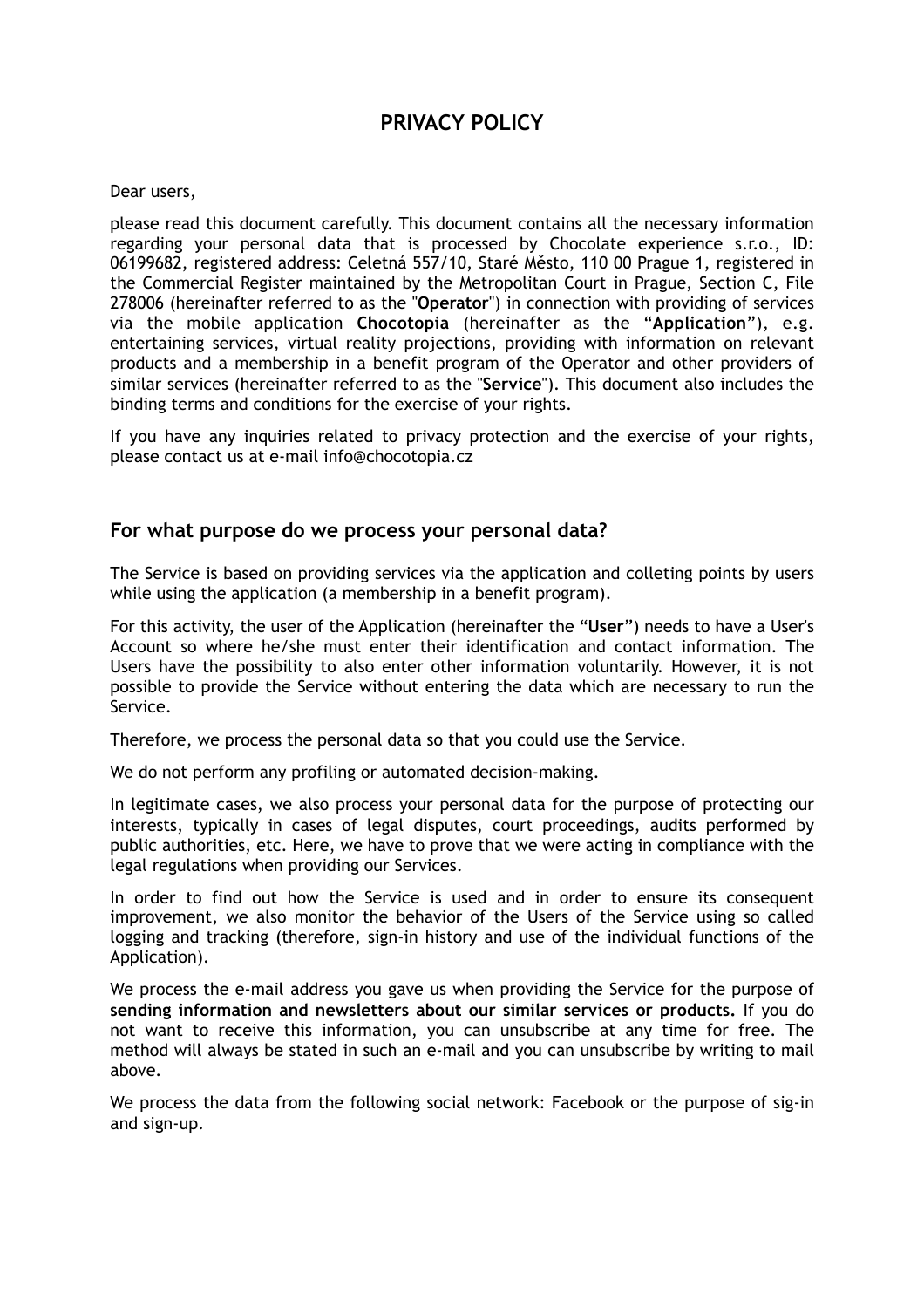## **What personal data do we process?**

We process your identification data, contact data, the information necessary for fulfilling legal obligations and information about fulfilling mutual contracts, the information necessary for using the Service and its functionality and information, which is required by the legal regulations.

## **Who do we receive the personal date from and who do we hand the personal data over to?**

We primarily receive the personal data from you. You are obliged to provide us only accurate data and if your personal data changes, you are obliged to update the data.

We receive the data that arise as a result of your activity within the scope of the Service automatically.

Your personal data are not handed over outside of the EU, unless otherwise stated.

We use a Processor to process your personal data - Špaček Digital, s.r.o., based Jaurisova 515/4, Michle, 140 00 Prague 4, ID: 05973180.

The personal data may be handed over to public authorities for the purpose of performing their legal obligations.

The personal data may handed on your demand to other participants of the club in order to gain the benefits from such providers.

## **How do we process the personal data?**

The User's personal data are processed electronically by automated means, specifically by means of Application.

We also process your personal data manually in compliance with the relevant purpose, where manual processing is necessary or suitable. Our employees or other people working for us may access your personal data during its administration, also for the purposes of removing errors, inaccuracies, etc. However, these people may only process the personal data under the terms and conditions and range stated above and they are bound by the obligation of confidentiality about personal data and about security measures, given that if this information is publicized, it would put the security of personal data at risk.

We always process the personal data in compliance with the relevant legal regulations and ensure its utmost care and protection. We ensure that your rights are not infringed within the scope of processing, especially the right to maintain human dignity. Within the scope of our Service, we also protect you against unauthorized interference into your privacy and your personal life.

## **How long do we process your personal data?**

**a) Service** 

We process the personal data for the period for which you use the Service. Once you cancel your Account or once the Service Provision Agreement is terminated for another reason, the data that are not necessary to process for other purposes will be cancelled and deleted within one month, at the latest. It will no longer be possible to renew this data.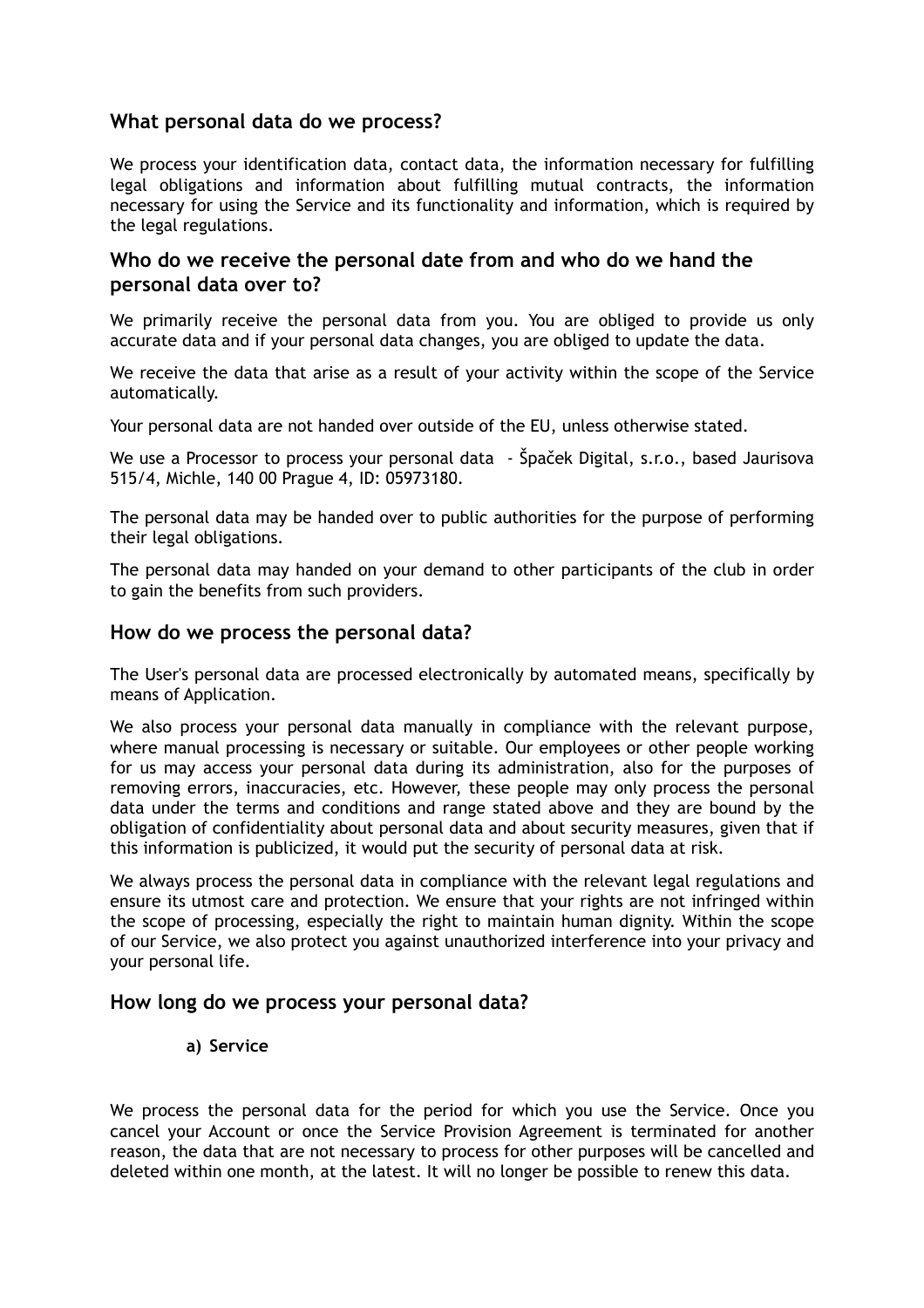We keep the data that we must process for reasons other than running the Service, namely:

#### **a) Legitimate interests**

It is also necessary to process the personal data regarding the fulfillment of mutual agreements for our legitimate interests, ie. so that we could defend ourselves before the court in case of any User's claims (for example, during the course of the relevant limitation period, which may be up to 15 years from the occurrence of the relevant case in the Czech Republic).

In relation to the above, we process identification data (name, surname) and contact data (e-mail), information about fulfilling agreements (their content, information about their fulfillment and information about using the Application). Unless it is justified by the commencement of a specific proceeding, we process personal data for a period of 5 years from the termination of the use of the Service.

#### **b) Sending business newsletters**

As stated above, we send business newsletters until you unsubscribe. The possibility to unsubscribe is stated in every such e-mail and is free.

#### **c) Copyrights**

If you have provided us with the content of protected **copyrights** (or similar rights), we have to keep information regarding who the author is and what license you have provided us for the duration of the relevant property copyrights (in the Czech Republic, this is 70 years after the death of the last author of such a copyright).

Personal data is not processed based on a consent. Therefore, it is not possible to withdraw the consent with processing. However, based on a written request, we shall always assess whether or not it is still necessary to process the data.

## **What are your rights?**

Firstly, you have the right to ask us for access to your personal data, including the provision of a copy of all the carriers of your personal data and a list of the personal data processed.

We will always inform you about the following:

- a) the purposes of processing your personal data,
- b) personal data, including categories of personal data, which are subject to processing, including all available information about their sources,
- c) the character of automated processing, including profiling and information concerning the process used as well as the significance and expected consequences of such processing for the data subjects,
- d) recipients or categories or recipients,
- e) planned periods during which the personal data should be saved; if this cannot be determined, then the criteria used to determine this period,
- f) all available information about the sources of personal data, if the personal data are not received from you.